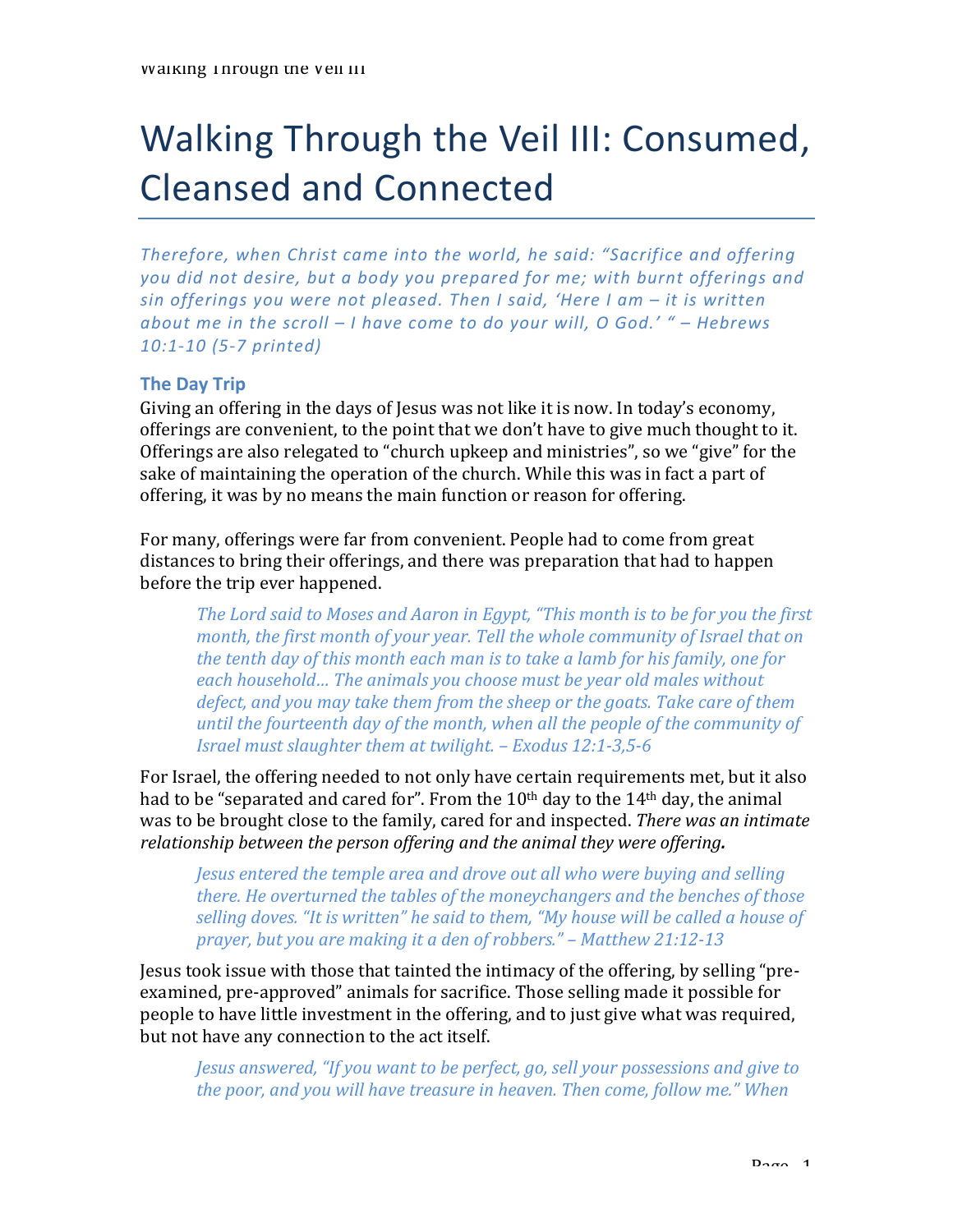*the young man heard this, we went away sad, because he had great wealth.* – *Matthew 19:21-22*

Jesus had an encounter with a man looking to obtain eternal life. When confronted with the life that he was to live, he was quick to say that he had been doing that since he was a child (inferring that this was a ready habit, no personal connection was made – also, that he did not get any sense of connection to God and the life he offered through the practice he was keeping). *What else is there? What am I missing?* Jesus told him to touch the thing that he was most intimately connected with, offering that, effectively as a burnt offering to the Lord.

*David said to him, "Let me haves the site of your threshing floor so I can build* and altar to the Lord, that the plague on the people may be topped. Sell it to me at the full price." Araunah said to David, "Take it! Let my lord the king do whatever pleases him. Look, I will give the oxen for the burnt offerings, the *threshing sledges for the wood, and the wheat for the grain offering. I will give* all this." But King David replied to Araunah, "No, I insist on paying the full *price.* I will not take for the Lord what is yours, or sacrifice a burnt offering that *costs me nothing."* – *I Chronicles 21:22-24* 

David had sinned before the Lord, and as a result, a plague began to move through Israel. As David cried out to the Lord, he was instructed to build an altar on the threshing floor of a member of his kingdom. Araunah was more than happy to assist David by giving him everything that he needed, but David knew something about offering that Araunah didn't think about: **an offering is not an offering if there is not an intimate connection with it.** For David, he could have ordered the land taken, or simply received it from Araunah, but if he had, it would have had no value to him. Especially in light of the reason for the offering, David had to display full commitment to the task  $-$  it cost him to give the offering.

# **The Significance of Offerings**

There were a number of offerings that were brought to the altar in the courtyard of the tabernacle:

- Burnt offering
- Peace offering
- Drink offering
- Sin offering
- Meat/grain offering

Each of the offerings had special significance, and pointed to an aspect of life that God would address in the redemption that would come through Jesus.

|            | Offering Symbolic of   | <b>Scripture References</b>                  |
|------------|------------------------|----------------------------------------------|
| <b>Sin</b> | Jesus taking on our    | God made him who had no sin to be sin for us |
|            | sins, replacing us and | so that in him we might become the           |
|            | wiping them away       | righteousness of God - II Corinthians 5:21   |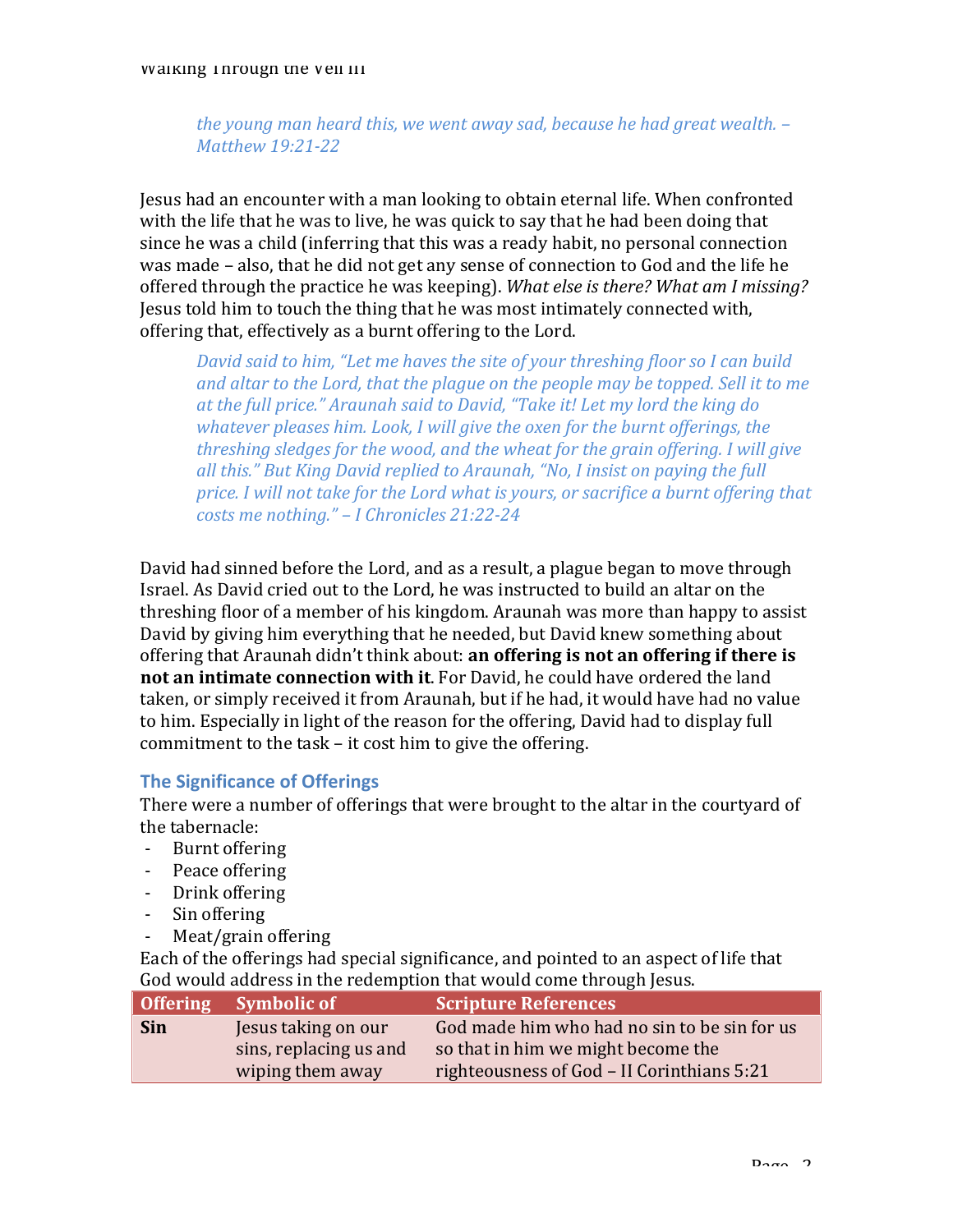#### waiking inrough the veil iii

| <b>Offering</b>                 | <b>Symbolic of</b>                                                        | <b>Scripture References</b>                                                                                                                                                                                                 |
|---------------------------------|---------------------------------------------------------------------------|-----------------------------------------------------------------------------------------------------------------------------------------------------------------------------------------------------------------------------|
| Grain                           | Worship for God's<br>goodness and<br>provision                            | This is the bread that came down from heaven.<br>Your forefathers ate manna and died, but he<br>who feeds on this bread will live forever. -<br>John 6:58                                                                   |
| <b>Drink</b>                    | Many times combined<br>with the grain offering,<br>often described as joy | In the same way, after the supper he took the<br>cup, saying, "This cup is the new covenant in<br>my blood which is poured out for you. - Luke<br>22:20                                                                     |
| Peace                           | Reconciliation and<br>restoration of<br>relationship                      | For He himself is our peace who has made the<br>two one and has destroyed the barrier, the<br>dividing wall of hostility by abolishing in his<br>flesh the law with its commandments and<br>regulations - Ephesians 2:14-15 |
| <b>Burnt</b><br><b>Offering</b> | Full and complete<br>surrender to God                                     | Father, if you are willing, take this cup from<br>me; yet not my will but yours be done                                                                                                                                     |

While each of the offerings were accepted by God they were only as effective as the one giving the offering:

*The law is only a shadow of the good things that are coming – not the realities themselves.* For this reason it can never, by the same sacrifices repeated endlessly year after year, make perfect those who draw near to worship. If it *could, would they not have stopped being offered? For the worshipers would have been cleansed once for all, and would no longer have felt guilty for their sins. – Hebrews 10:1-2*

Endless, year after year, offering after offering... think of the level of commitment by those bringing their offering. The cost for each person, each family. The cost of livestock, food, time, and even intimate connection. Doing it once is costly and inconvenient, yet having to do it over and over again requires so much more. It requires a lifestyle of dedication:

*Then Peter came to Jesus and asked, "Lord, how many times shall I forgive my brother when he sins against me? Up to seven times?" Jesus answered, "I tell you, not seen times, but seventy-seven times (or seventy times seven)* – Matthew *18:21-22*

God required Israel to have a lifestyle of offering and sacrifice, but not because God was interested in constant sacrifice – in fact, God was not interested in the actual sacrifices themselves:

*Therefore when Christ came into the world, he said: "Sacrifice and offering you* did not desire, but a body you prepared for me. With burnt offerings and sin offerings you were not pleased. Then I said, Here I am – it is written about me in *the scroll* – *I have come to do your will, 0 God."* – *Hebrews* 10:5-7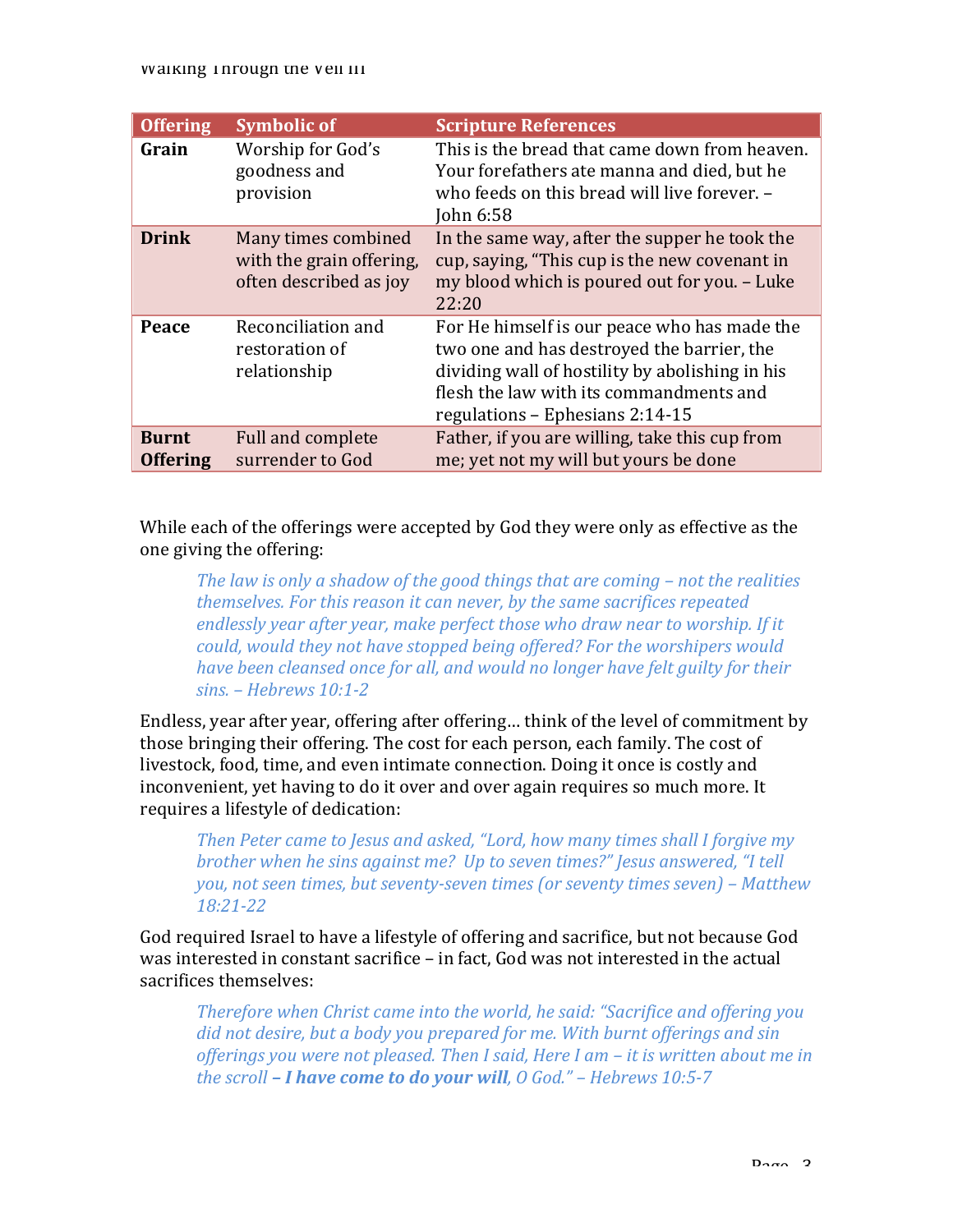The sacrifices pointed forward to the ultimate sacrifice of Jesus. Furthermore, seeing the cost, commitment and intimacy that people would go through for sacrifices that were temporary, *if God's sacrifice is that much more, that can actually take away sins,* how much is his commitment and dedication to us?

### **The Laver**

*Make a bronze basin, with is bronze stand, for washing. Place it between the Tent of Meeting and the altar, and put water in it. Aaron and his sons are to wash their hands and feet with water from it. Whenever they enter the tent of Meeting, they shall wash with water so that they will not die. Also when they* approach the altar to minister by presenting an offering made to the Lord by *fire, they shall wash their hands and feet so that they will not die.* – *Exodus 30:18-21a*

Of all the elements specified for the tabernacle, the laver stands out for one reason: it is the only item that was not given specific measurements by God. Every other item not only had the material and exact construction specified, but the instructions were given down to the smallest measurement. Some reason can be seen in 1) its placement in the courtyard, and the activities associated with it.

#### **Like Looking in a Mirror**

The laver was to be used by the priests only to wash before performing their duties. The laver itself was made of polished bronze

# *They made the bronze basin and its bronze stand from the mirrors of the women who served at the entrance to the Tent of Meeting – Exodus 38:8*

These mirrors were combined to make a polished face that the priests would have to look at every time they came to wash. Washing was therefore more than symbolic: it was reflective. Whenever the priest went before the Lord, he had to 1) look at himself, and 2) wash the areas that were in contact with the world. Not only this, he would have to do the same when he was in a position to usher others before the Lord through burnt offerings.

Being clean before the Lord makes sense to us, there was more than just ritual cleansing: 

*The evening meal was being served, and the devil had already prompted Judas Iscariot son of Simon, to betray Jesus. Jesus knew that the Father had put all things under his power, and that he had come from God and was returning to God;* so he got up from the meal, took off his outer clothing, ands wrapped a *towel around his waist. After that he poured water into a basin and began to wash his disciples feet, drying them with the towel that was wrapped around* him. He came to Simon Peter, who said to him, "Lord, are you going to wash my *feet?" Jesus replied, "You do you realize now what I am doing, but later you will understand."* "No," said Peter, "you shall never wash my feet." Jesus answered, *"Unless I wash you, you have no part with me… Jesus answered, "A person who*